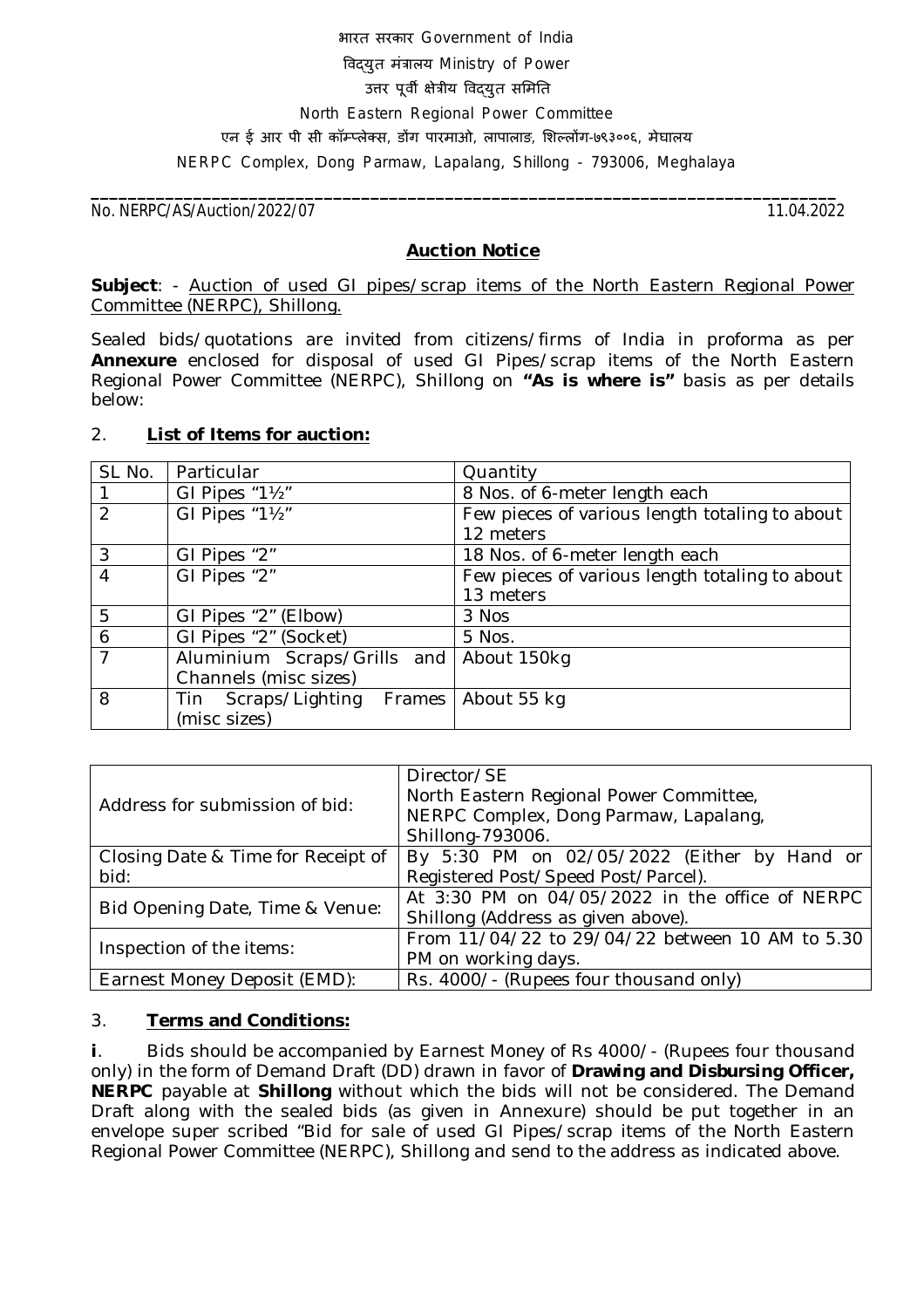**ii**. The bid amount should be for all the items combine together and only one rate is to be quoted. Separate bid for each item will not be considered.

**iii**. The handling/disposal of scraps should be as per the latest guidelines/instructions of Ministry of Environment & Forests and its related agencies wherever applicable. It shall be the sole responsibility of the bidder(s) to adhere to disposal of the items as per guidelines. This office will not be responsible for any lapse on his part in this regard.

**iv.** The bidders will not be allowed to withdraw their bids, failing which their Earnest Money Deposit (EMD) will be forfeited.

**v.** In the event of acceptance of bids, the successful bidder (i.e., highest bidder) will be required to deposit the full bid amount by means of DD drawn in favor of Drawing and Disbursing Officer, NERPC payable at Shillong **within 3 working days from the date of the acceptance of the bid by NERPC Shillong.**

**vi**. The Earnest Money Deposit (EMD) of the successful bidder will be released only after the deposit of sale proceeds. The EMD will not be adjusted as sale proceeds and it will be forfeited incase of failure in honoring the bid. In all cases, no interest will be paid on EMD.

**vii.** The items will be delivered only after the receipt of full payment and after the successful bidder submits documentary evidence in support of residential status viz. Ration card/Voter ID card/Passport in case of individual and Registration Certificate in case of firms etc. The sold items have to be lifted at the successful bidder's own expenses within 4 working days of final payment beyond which this office will not be responsible either for safe custody or for any loss or damage to the said items.

The items will be disposed off on "as is where is" basis and no guarantee for worthiness or quality of the items will be given by this office.

**ix**. All the bidders undertake to abide by the additional terms and conditions (if any) as would be laid down by the competent authority from time to time.

**x.** The Member Secretary, NERPC reserves the right to accept or reject any or all the bids without assigning any reasons whatsoever. The Member Secretary, NERPC also reserves the right to relax or wary any of the terms and conditions without assigning any reasons thereof. The decision of the Member Secretary, NERPC will be final in this regard during the process of this Bid-cum Sale at any stage.

Sthuldy

 (Srijit Mukherjee) Assistant Secretary

#### **Copy to: -**

1. Director (Administration), Central Electricity Authority, Sewa Bhawan, R. K. Puram, New Delhi – 110066 *- for kind information*

2. EE (Comml) for necessary action including upload on Website of NERPC Shillong *(www.nerpc.nic.in)*

4. Notice Board of NERPC Shillong and RIO Shillong

5. Office copy